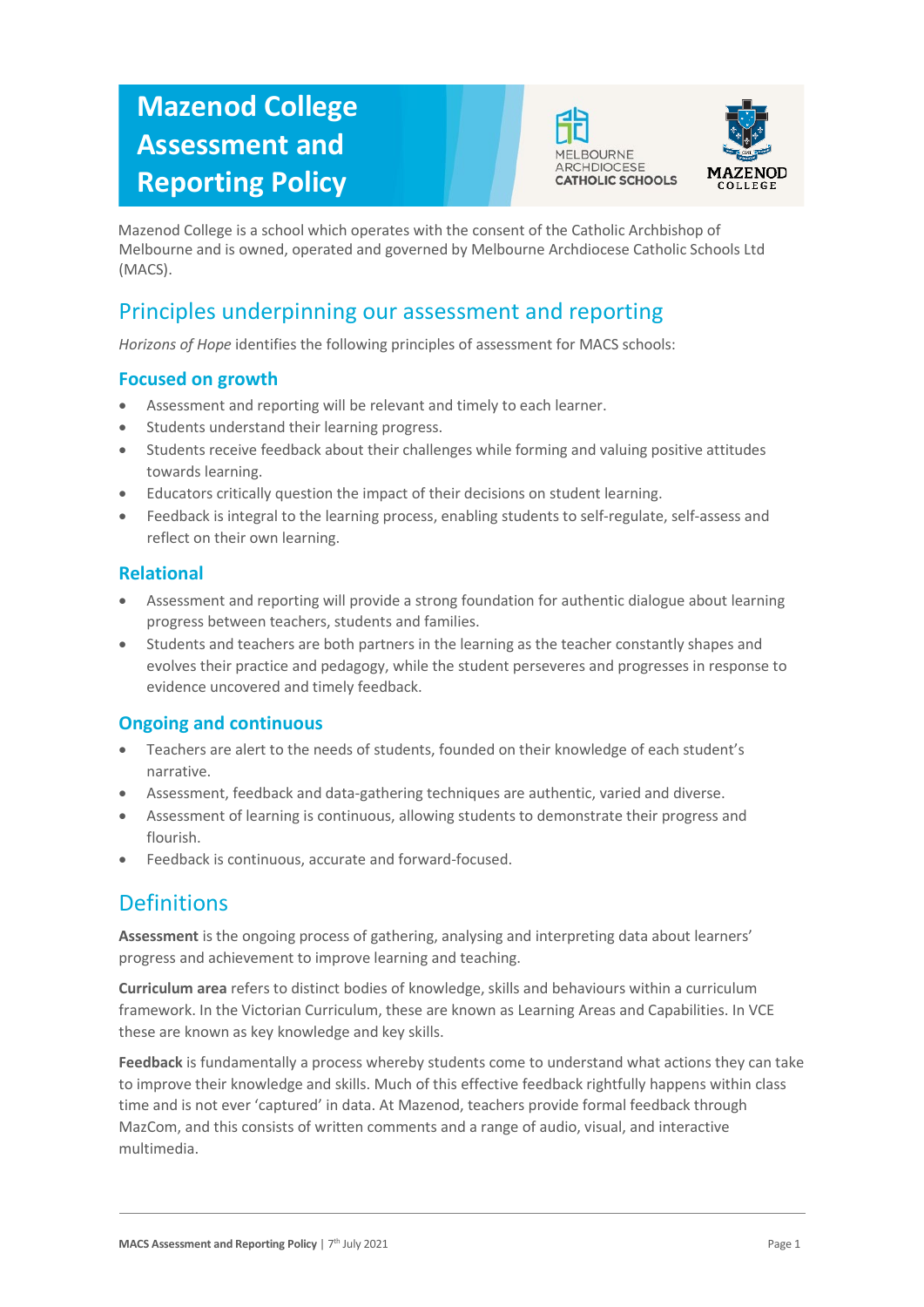**Growth** focuses on the full flourishing of the human person across multi-dimensional domains to achieve deep learning.

**Progress** is observable and measurable change in student learning based on evidence and multiple data sources that indicates development along a continuum of learning, and supports learners to see themselves as successful.

**Reporting** is the process used to communicate knowledge gained from assessing student learning. The purpose of reporting is to provide relevant information about a student's progress to students, parents, support staff and other teachers.

**Standards** describe the quality of learning (extent of knowledge, depth of understanding and sophistication of skills) that would indicate the student is well-placed to commence the learning required at the next level of achievement within the Victorian Curriculum F–10 and/or Victorian Certificate of Education (VCE) study designs or units of competency within a Vocational Education and Training (VET) program.

**Standard framework** refers to the Victorian Curriculum F–10.

**Victorian Curriculum and Assessment Authority (VCAA)** is the statutory authority primarily accountable to the Minister of Education, for the provision of curricula and assessment and reporting in Victorian schools.

### Assessment

At Mazneod, teachers assess and monitor student growth, learning progress and achievement against the curriculum standards and within the learning and teaching program of the college.

### Reporting

The College recognises that there is a distinction between feedback and reporting. This distinction is outlined in the table below:

| <b>Feedback</b>                                      | Reporting                                              |
|------------------------------------------------------|--------------------------------------------------------|
| Audience is students                                 | Audience is parents                                    |
| Focuses on student improvement and meaning<br>making | Focuses on informing parents of student<br>achievement |
| Characterised by continual dialogue                  | Characterised by measurement against<br>standards      |

At Mazenod the nature and frequency of formal feedback given to students and reported to parents about individual assessment tasks are determined by teachers and leaders. But at a *minimum* consist of all reportable grades being reported in aa timely manner following submission, and:

- two examples of detailed feedback (on either formative or summative assessment) tailored to the student per subject per semester or;
- one example of detailed feedback tailored to the student per subject per semester for twoperiod elective subjects at years 7-9.

The College acknowledges that most teachers exceed these minimum standards and encourages such frequent assessment and feedback practices.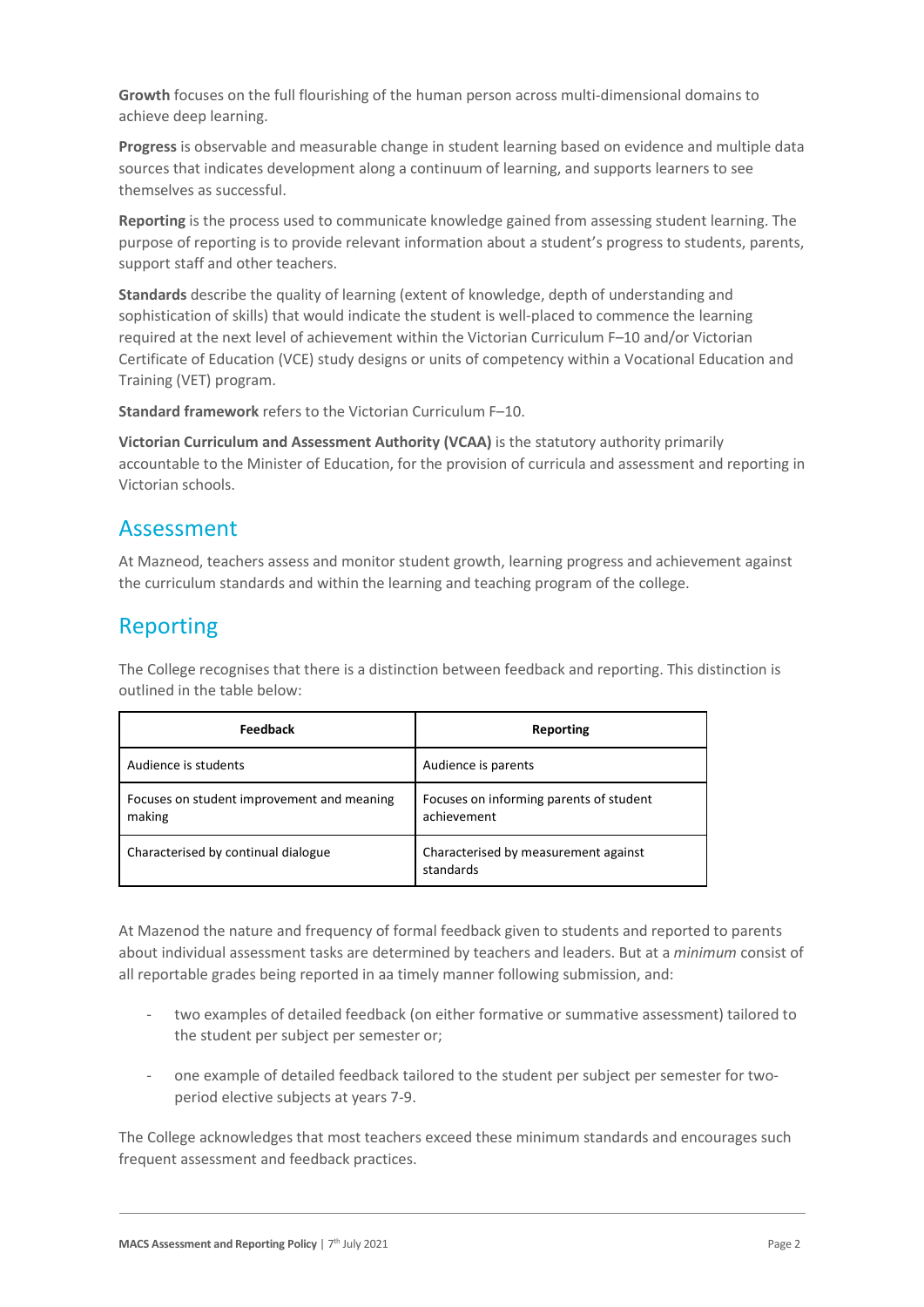Feedback and assessment reporting are provided to parents on an ongoing basis, through our Learning Management System, MazCom. Parents access feedback and other formal assessment results through the parent portal of MazCom.

In addition, Mazenod College complies with the Australian government reporting requirements. These requirements apply to the written reports on student learning and progress. Reports are provided twice annually for each student in each year they are enrolled at the school. More information about the specific requirements for reporting can be found in the Catholic Education Commission of Victoria Ltd (CECV[\) Reporting Student Progress and Achievement: 2021 Revised Guidelines for Victorian](https://cevn.cecv.catholic.edu.au/MelbourneDiocese/Document-File/Curriculum/Reporting/CECV-2019-Revised-Student-Reporting-Guidelines.aspx)  [Catholic Schools](https://cevn.cecv.catholic.edu.au/MelbourneDiocese/Document-File/Curriculum/Reporting/CECV-2019-Revised-Student-Reporting-Guidelines.aspx) (the Guidelines).

### **Assessment and Reporting (VCE)**

IN DRAFT

Interim, please se[e VCE Student Policies and guidelines](https://mazcom.mazenod.vic.edu.au/homepage/2612)

Schools must have policies and procedures in place to:

- maintain accurate student records
- ensure the integrity of student assessments
- monitor student participation, completion rates and outcomes.

The policies and procedures must cover the analysis of results and student participation in accordance with the requirements of the awarding body.